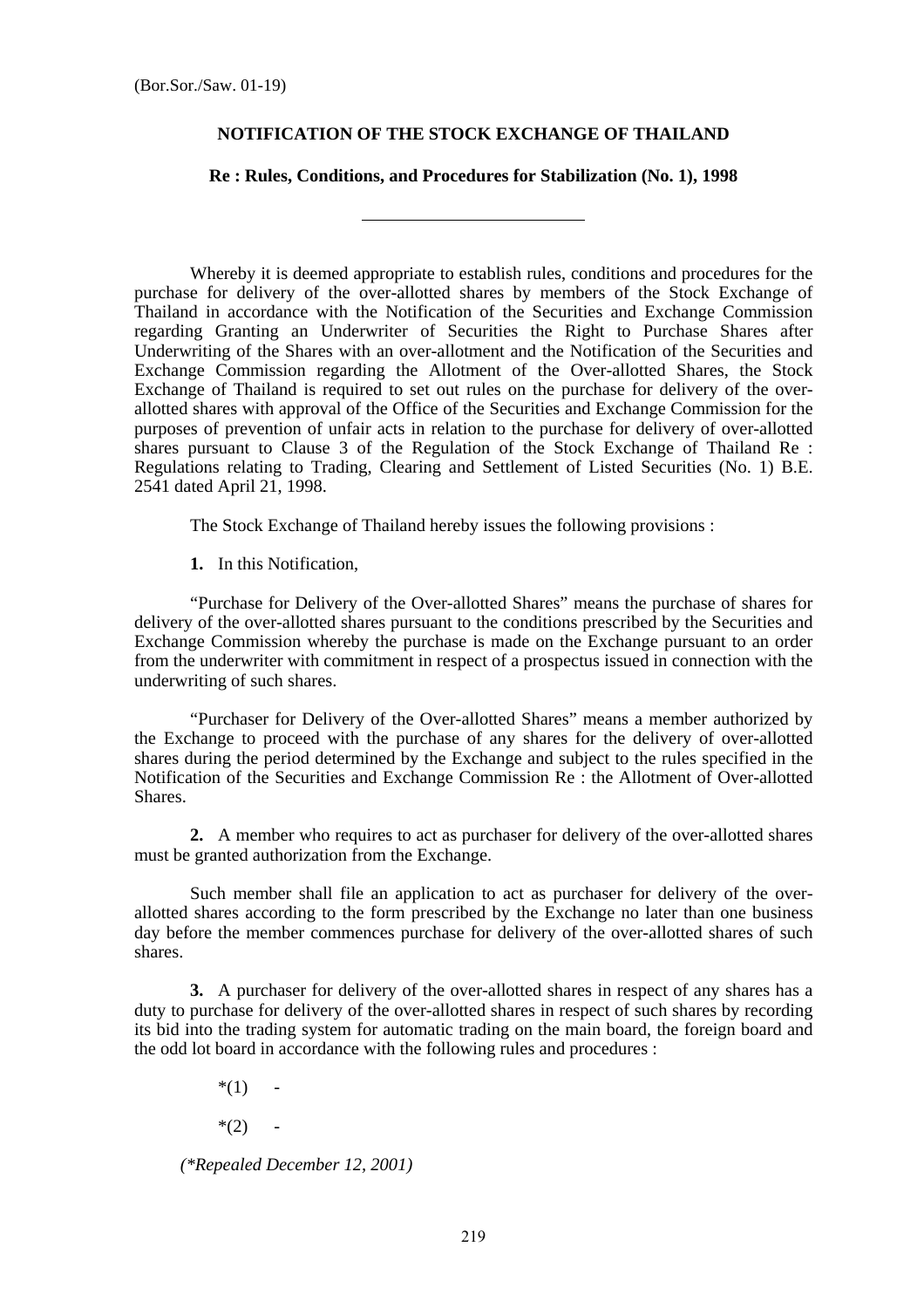(3) The bidding price shall be set no higher than the price of the highest bidding price at the time of the bidding by another member, or no higher than the last trading price at the time, or no higher than the offering price of shares offered to the public, whichever is lowest.

 $*(4)$ 

 *(\*Repealed December 12, 2001)* 

- (5) There are no conditions for bidding.
- (6) The "Z" symbol is designated in the bid.

 The purchaser for delivery of the over-allotted shares shall separate the account for the purchase for delivery of the over-allotted shares from the company's account.

 **\*4.** -

 *(\*Repealed December 12, 2001)* 

**5.** In the purchase for delivery of the over-allotted shares during any business day, the purchaser for delivery of the over-allotted shares shall inform the Exchange by facsimile of the name of the authorized officer appointed by the purchaser to purchase for delivery of the over-allotted shares on such business day, no later than one business day before such of authorized officer commences purchase for delivery of the over-allotted shares.

**6.** It is prohibited for a purchaser for delivery of the over-allotted shares to do the following :

 $*(1)$  -

 $*(2) -$ 

 *(\*Repealed December 12, 2001)* 

 (3) Allow an authorized officer appointed by the purchaser to carry out any task other than the purchase for delivery of the over-allotted shares ;

(4) Trade shares that the purchaser for delivery of the over-allotted shares has a duty to purchase for delivery for its won account while acting as purchaser for delivery of such over-allotted shares, with the exception of when it is a purchase for delivery of the overallotted shares for its own account by fixing the bidding price under Clause 3(3) or it is the trading of such shares for other customers ;

 (5) Bid at the price that the purchaser for delivery of the over-allotted shares knows or has reason to know that such price resulted from unfair securities trading practices.

**7.** A purchaser for delivery of the over-allotted shares shall prepare the following reports according to the forms designated by the Exchange and submit them to the Exchange within 12.00 a.m. on the following business day: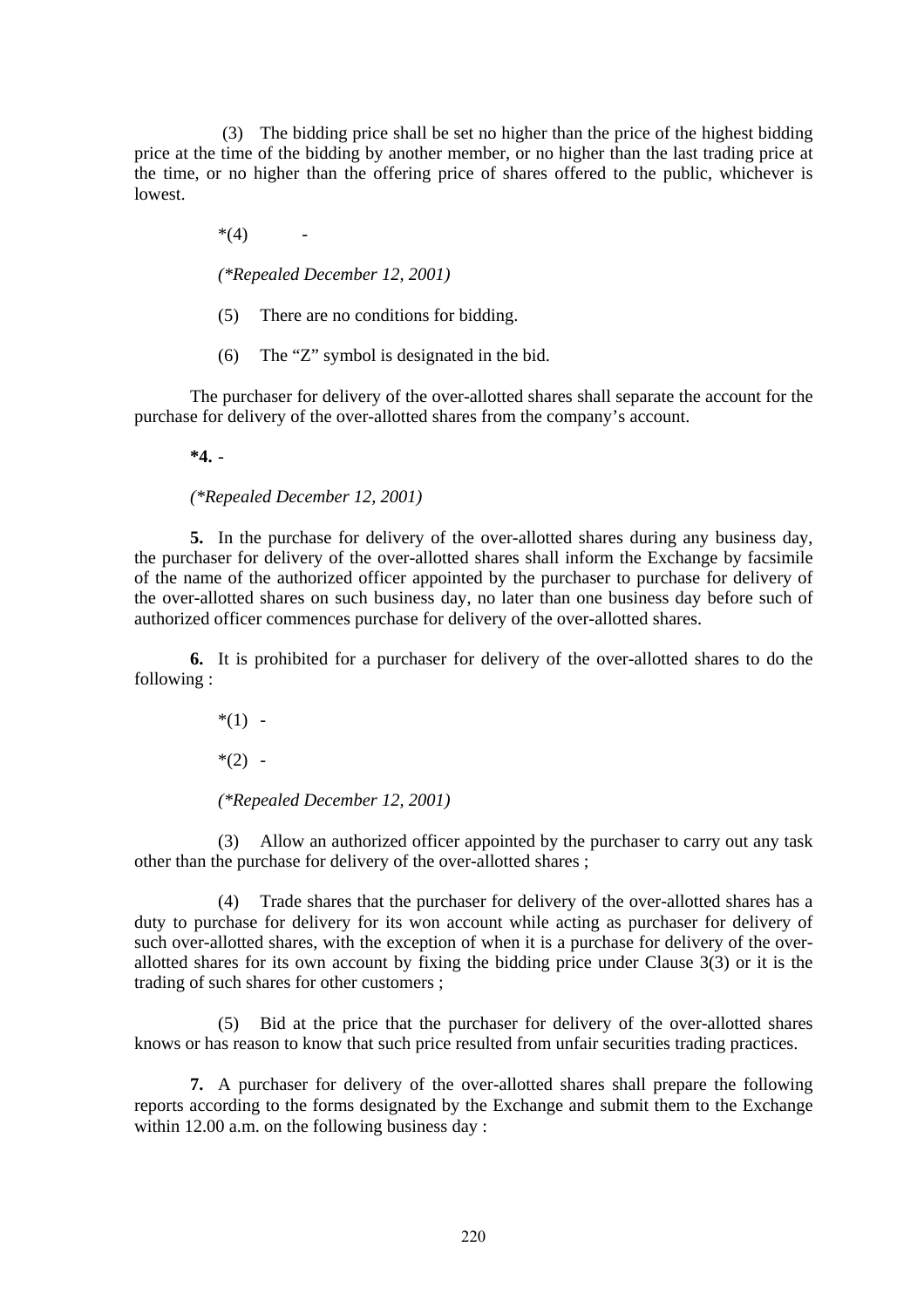(1) Daily report on purchase for delivery of the over-allotted shares specifying the number and price of shares and time of bidding for delivery of the over-allotted shares at the end of a business day ;

 (2) summary report of the purchase for delivery of the over-allotted shares specifying the number and price of shares when the time prescribed for the purchase for delivery of the over-allotted shares is due.

**8.** The purchaser for delivery of the over-allotted shares shall establish a software in his computer system connected with the trading system to support the purchase for delivery of the over-allotted shares.

**9.** The Exchange shall notify the investors of shares purchased for delivery of the over-allotted shares, by posting the ST sign on the board of such shares and such sign shall be displayed on the computer terminal connected to the trading system.

**10.** The purchaser for delivery of the over-allotted shares shall cease the purchase for delivery of the over-allotted shares only in the event of one of the following occurrences :

 (1) The time limit as authorized by the Exchange for the purchase for delivery of the over-allotted shares has lapsed.

 (2) The purchaser for delivery of the over-allotted shares exercises the right to purchase shares from a public company limited or from a shareholder for the delivery of a portion of the over-allotted shares to investors according to the rules provided in the Notification of the Securities and Exchange Commission Regarding the Allotment of the overallotted Shares.

 (3) The purchaser for delivery of the over-allotted shares purchases all of the number of shares as approved by the Exchange.

 A purchaser for delivery of the over-allotted shares who requires to cease acting as purchaser for delivery of the over-allotted shares pursuant to (2) and (3) shall obtain approval from the Exchange through the submission of written application at least one business day prior to the purchaser for delivery of over-allotted shares ceasing to act as purchaser for delivery of the over-allotted shares.

**11.** In case a purchaser for delivery of the over-allotted shares violates or fails to comply with this Notification, even the Exchange has already considered punishment of such purchaser according to the Notification of the Stock Exchange of Thailand regarding the Punishment of Members, the Exchange shall not permit such purchaser to act as purchaser for delivery of the over-allotted shares for a period of one year from the date of violation or noncompliance with this Notification.

This Notification shall come into force on the 8th day of June 1998.

Notified on the 8th day of June 1998.

(Signed) Singh Tangtatswas

(Mr. Singh Tangtatswas) President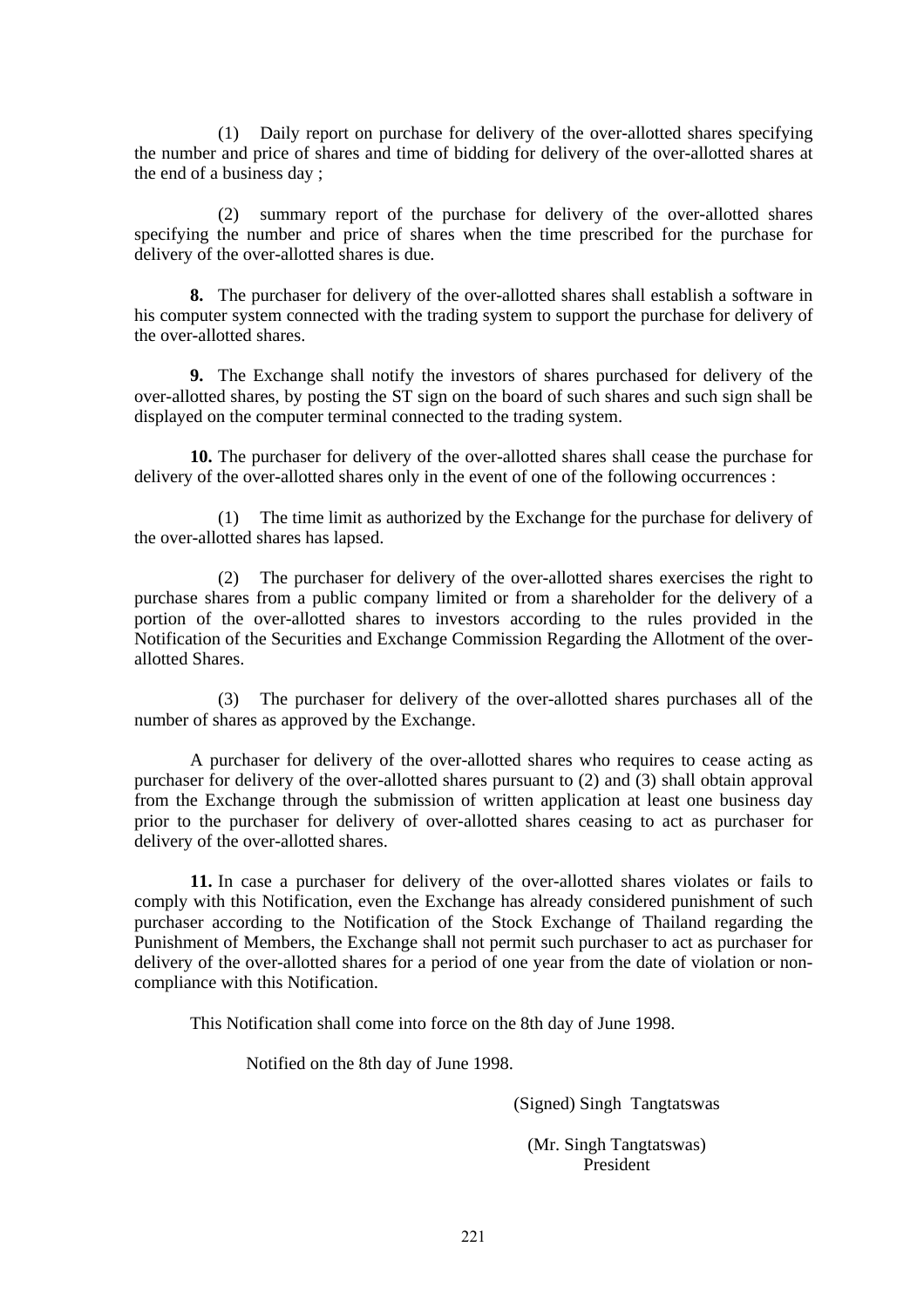### **Application Form for purchase for Delivery of the over-allotted Shares**

Date............................

# To : President, The Stock Exchange of Thailand

 We (ο Securities Company / ο Finance and Securities Company ......................., Member No. …………......................., wish to purchase for delivery of the over-allotted shares issued for ο initial public offering (IPO) ο public offering (PO) of..................……....Co.,Ltd. abbreviated as...……........................., offered to the public on ....……....(date)…..........., at a value of Baht....…………….......................... per share, the number of the over-allotted shares being..............…...........shares, equal to ..…………................. percent of the offering shares. The mentioned shares shall be traded on the Exchange on...….....(date).......…. This purchase for delivery of the over-allotted shares is approved by he Securities and Exchange Commission on ..........(date)..........

We shall purchase for delivery of the over-allotted shares during ...............(date)........... to …..........(date).…......., totaling .......……........ days, by assigning the following authorized officers to transmit our bids to purchase for delivery of the over-allotted shares :

| <b>Name</b> | <b>Authorized</b><br>Officer ID. No. | <b>Position/Department</b> | <b>Duration</b><br>(totaldays) |
|-------------|--------------------------------------|----------------------------|--------------------------------|
|             |                                      |                            |                                |
|             |                                      |                            |                                |
| J.          |                                      |                            |                                |
| 4.          |                                      |                            |                                |
|             |                                      |                            |                                |

 Telephone No............... Fax No. .....................

 We hereby assure that in purchasing for delivery of the over-allotted shares, we will strictly comply with the rules, notifications and criteria prescribed by the Stock Exchange of Thailand in every respect.

(Seal) Signed Authorized Person  $($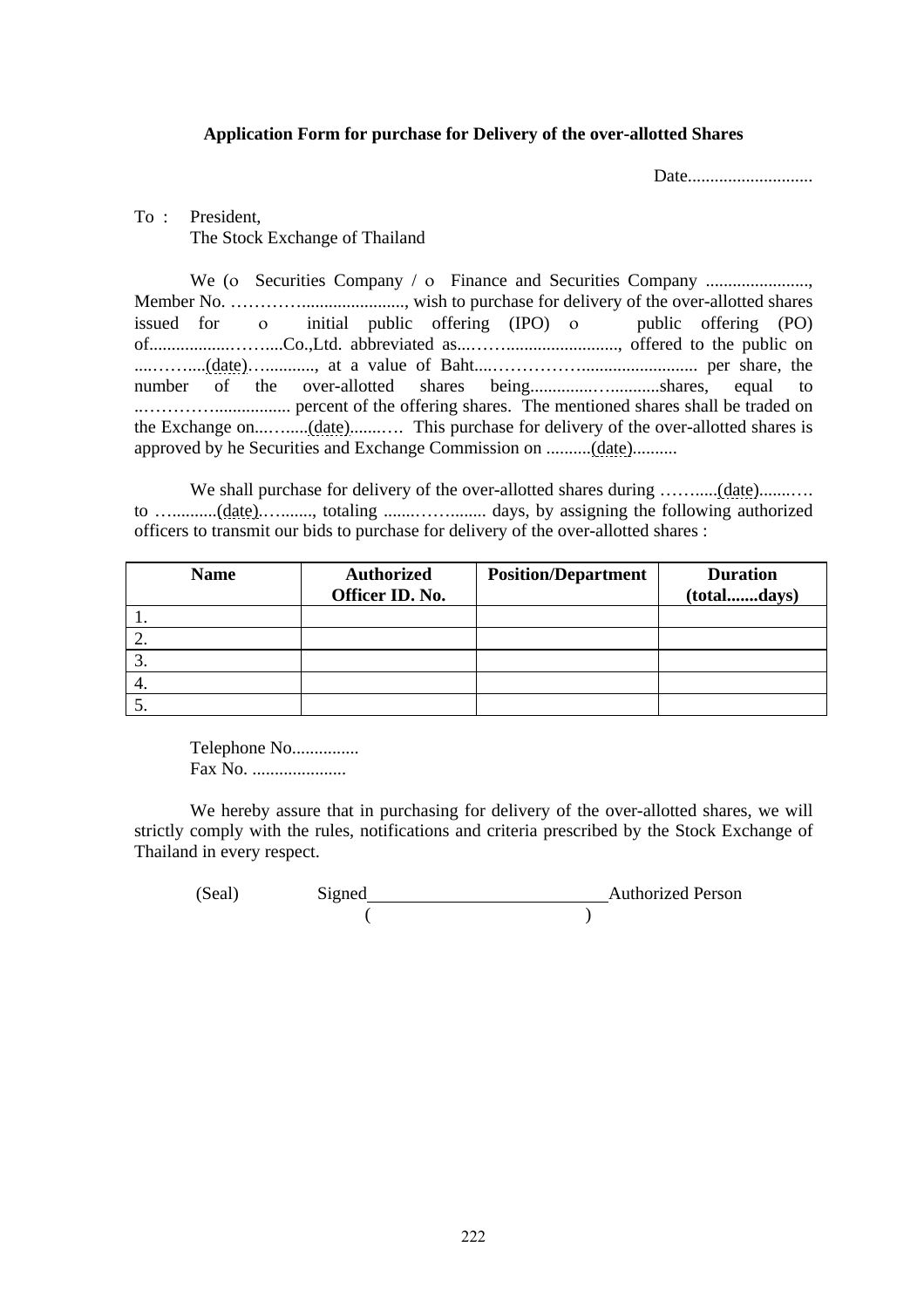# **Daily Report of Purchase for Delivery of the over-allotted Shares**

Date...........................

|                                                 | on (date), totaling  shares, and the total number of the over-                                    |
|-------------------------------------------------|---------------------------------------------------------------------------------------------------|
|                                                 | allotted shares purchased for delivery from the first day of purchasing for delivery of the over- |
| allotted shares (accumulated amount) is shares. |                                                                                                   |

| (Company's Seal) Signed |  | <b>Authorized Person</b> |
|-------------------------|--|--------------------------|
|                         |  |                          |